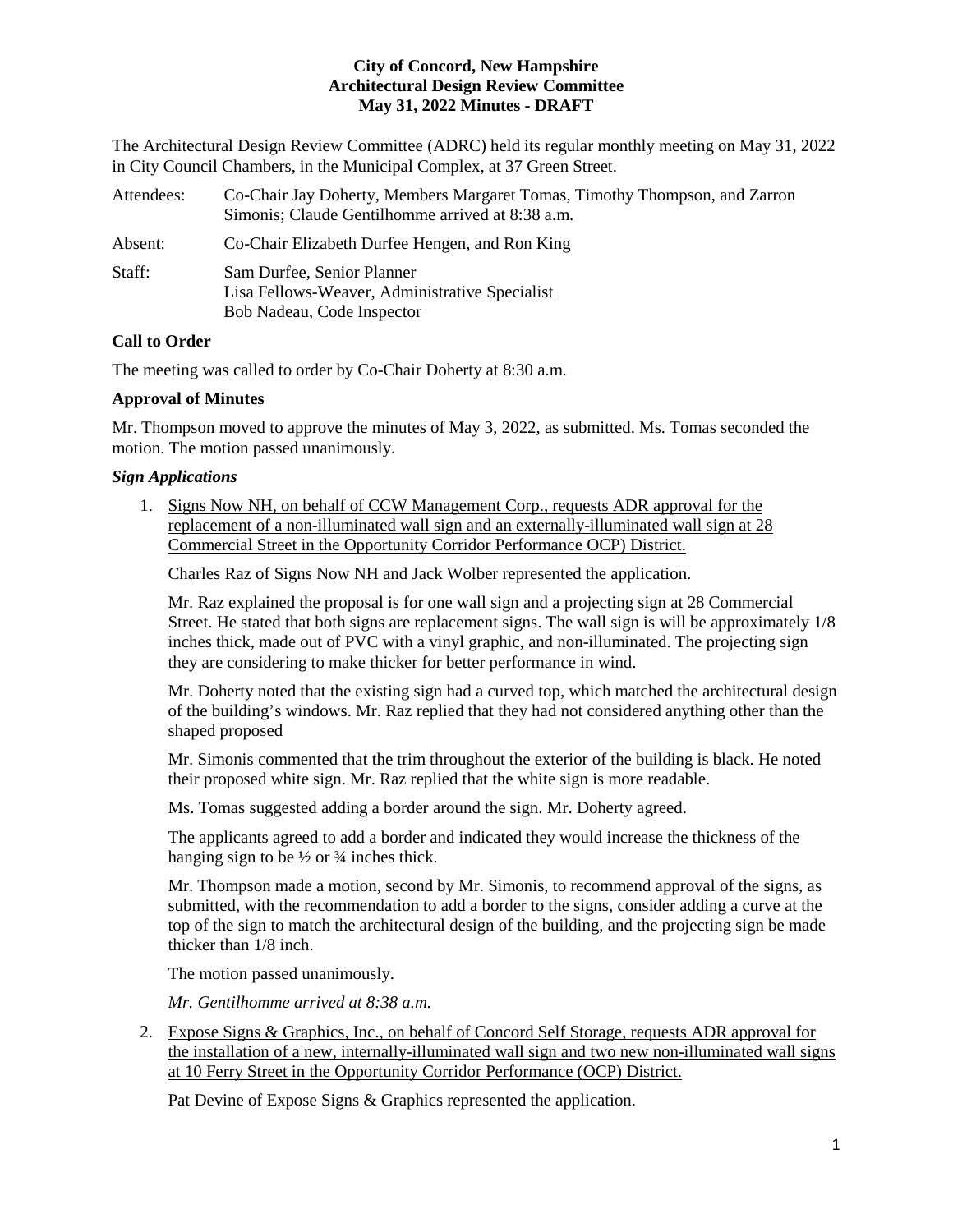Mr. Devine stated the proposal is for three new signs. He gave an overview of the property noting the proximity of the business is at the rear making it difficult to find.

Mr. Devine explained the sign over the loading dock will be an internally illuminated cabinet with a plexi face, which will face the highway. The second sign will be placed over the entrance to the facility. The third sign is on the loading dock door, parallel with the road. All signs are aluminum with a digital vinyl print.

Mr. Zarron asked how far the loading dock sign will be from the highway for readability. It was determined that this sign is approximately 1,000 feet from the highway. Mr. Devine commented that the illumination will assist with access from the parking lot. Mr. Simonis stated that lighting the other signs may also assist. Mr. Devine explained that there are some difficulties with wiring the other signs.

Mr. Thompson asked if the signage be effective, especially the loading dock sign. Mr. Devine replied that they are limited with space due to the awning for the loading dock and with the existing windows above.

Mr. Doherty stated that there is no border on the illuminated sign. Mr. Devine replied that the cabinet is already painted and the cabinet also conceals the internal structure. However, he added that a border could be added to the other signs and agreed that a border is a good suggestion for the cabinet sign.

Mr. Thompson explained that the Committee typically requests that when white backgrounds are proposed the white be changed to opaque, which mutes the white at night making any logo and text more visible.

Ms. Tomas suggested that only the blue logo and text be illuminated and the font size increased versus to illuminating the entire cabinet. Mr. Gentilhomme commented that it would end up being more readable if it were larger. Mr. Simonis asked if the sign will be effective.

Mr. Thompson made a motion, second by Ms. Tomas, to recommend approval of all three signs, as submitted, with the recommendation that the background of the illuminated sign be opaque rather than white, borders be considered for all signs, and consider removing the logo to increase the font size for readability from a distance.

The motion passed unanimously.

3. Barlo Signs, on behalf of Liberty Utilities, requests ADR approval for the replacement of an internally-illuminated wall sign at 116 North Main Street in the Central Business Performance (CBP) District.

Brandon Currier of Barlo Signs represented the application.

Mr. Currier stated that the proposal is to replace the wall sign for Liberty Utilities; it is a rebranding. The sign will be the same size and will not be illuminated. The letters are an aluminum plexi with a gold vinyl on the front. The letters will be mounted to a new rail that will be painted black. He added that this design is historically fitting in the area.

Mr. Thompson made a motion, second by Mr. Gentilhomme, to recommend approval of the signs, as submitted, noting that it is not illuminated.

The motion passed unanimously.

4. Advantage Signs, on behalf of Village St. Apartments, requests ADR approval for the installation of a new, non-illuminated freestanding sign at 95 Village Street in the General Commercial (CG) District.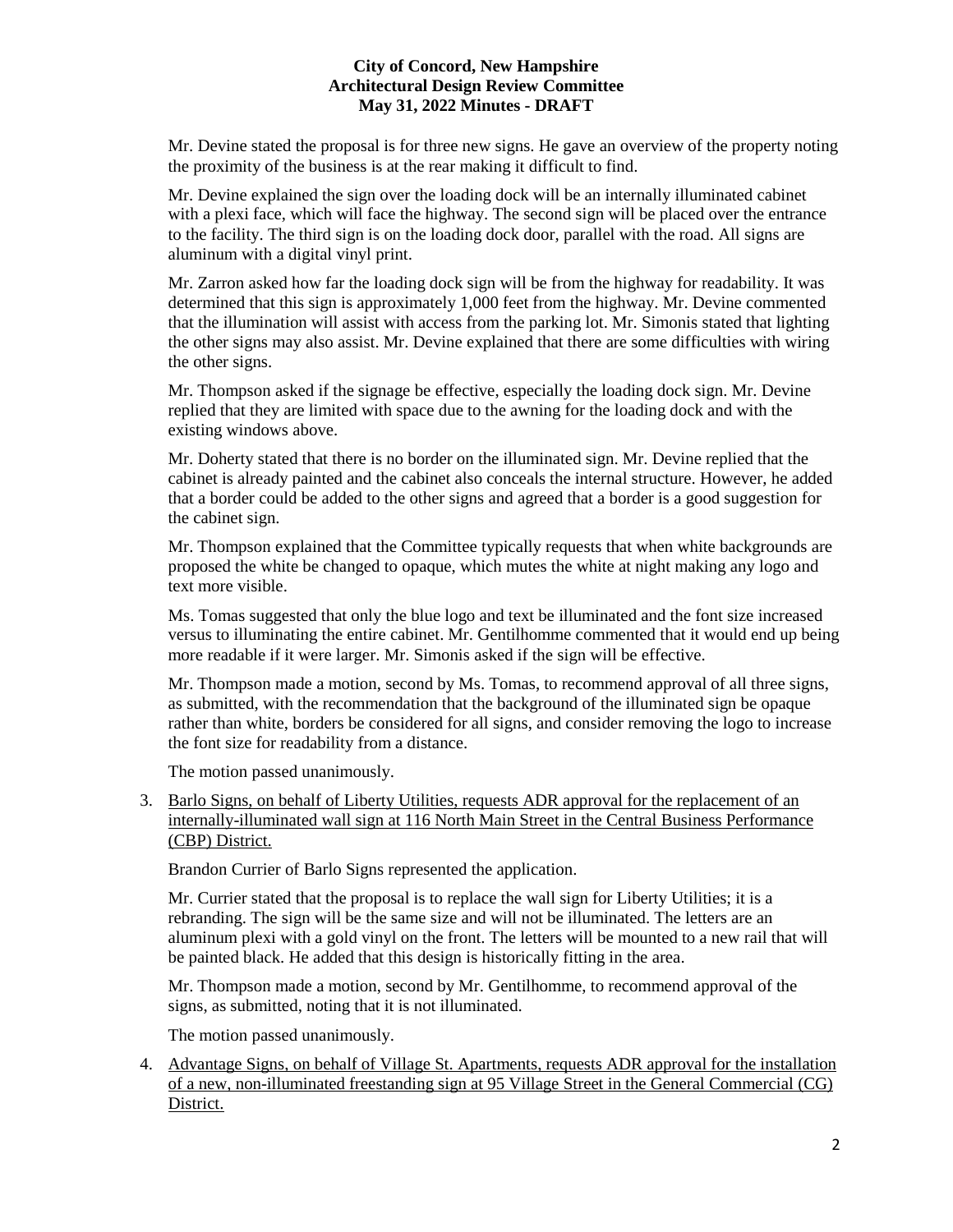Mr. Durfee stated that Josh Messenger of Advantage Signs did look into the EHO logo requirement on the sign and it is a requirement.

Mr. Doherty suggested that the logo be made to be as possible.

Mr. Durfee added that the Committee had also recommended that the street number be added to the sign as well as the font size be increased. These recommendations have been met.

Mr. Doherty made a motion, second by Ms. Tomas, to recommend approval, as resubmitted, with the suggestion that EHO logo be made as small as possible and "asset management group" be removed from the sign to simplify the sign.

The motion passed unanimously.

### *Major Site Plan & Subdivision Applications*

1. Wilcox & Barton, on behalf of the Concord Coalition to End Homelessness, requests Major Site Plan approval to convert a two-unit residential structure into a six-unit residential structure at 120- 122 Pleasant Street in the Institutional (IS) District.

Erin Lambert of Wilcox and Barton and Jonathan Halle of Warrenstreet Architects represented the application.

Ms. Lambert provided an overview of the site noting that currently it is a multi-family structure and the proposal is to change it to a six-unit residential structure. Variances have been obtained through the ZBA. She added that the driveway will have one space per unit. Overall, the site is staying the same. There is an existing gravel parking lot, which will be paved to be more in line to a residential parking lot. They do plan to add sidewalks. A paved access will be to each doorway. There are enough trees to meet the tree counts. All stormwater is being treated by a bioretention system.

Mr. Thompson asked about an easement for the access. Ms. Lambert replied that there is an existing 8 foot shared easement.

Mr. Simonis asked if there is any lighting proposed. Ms. Lambert replied that there is lighting over the doors; motion detected.

Mr. Halle spoke to the renovations indicating that all of the renovations are interior changes; there are no exterior changes proposed. They are making the entrances handicapped accessible. Ms. Lambert stated that there is one unit that will not be accessible and she explained that there will be a ramp up constructed from the sidewalk.

Mr. Doherty asked about the use of the carriage house. Mr. Halle stated that the carriage house has two existing apartments that will remain.

Mr. Thompson made a motion, second by Ms. Tomas, to recommend approval of the plan, as presented.

The motion passed unanimously.

2. Wilcox & Barton, on behalf of 125 NSS, LLC, requests ADR approval for the construction of a 3 story office building at 125 North State Street in the Neighborhood Residential (RN) District.

Erin Lambert of Wilcox and Barton, along with Ellen Albrecht of ENS Design, and Fred Potter of KidsVax, represented the application.

Ms. Lambert provided an overview of the site plan as presented in April 2019 noting that the footprint has been reduced. She stated that the parking is similar to the prior plan. The new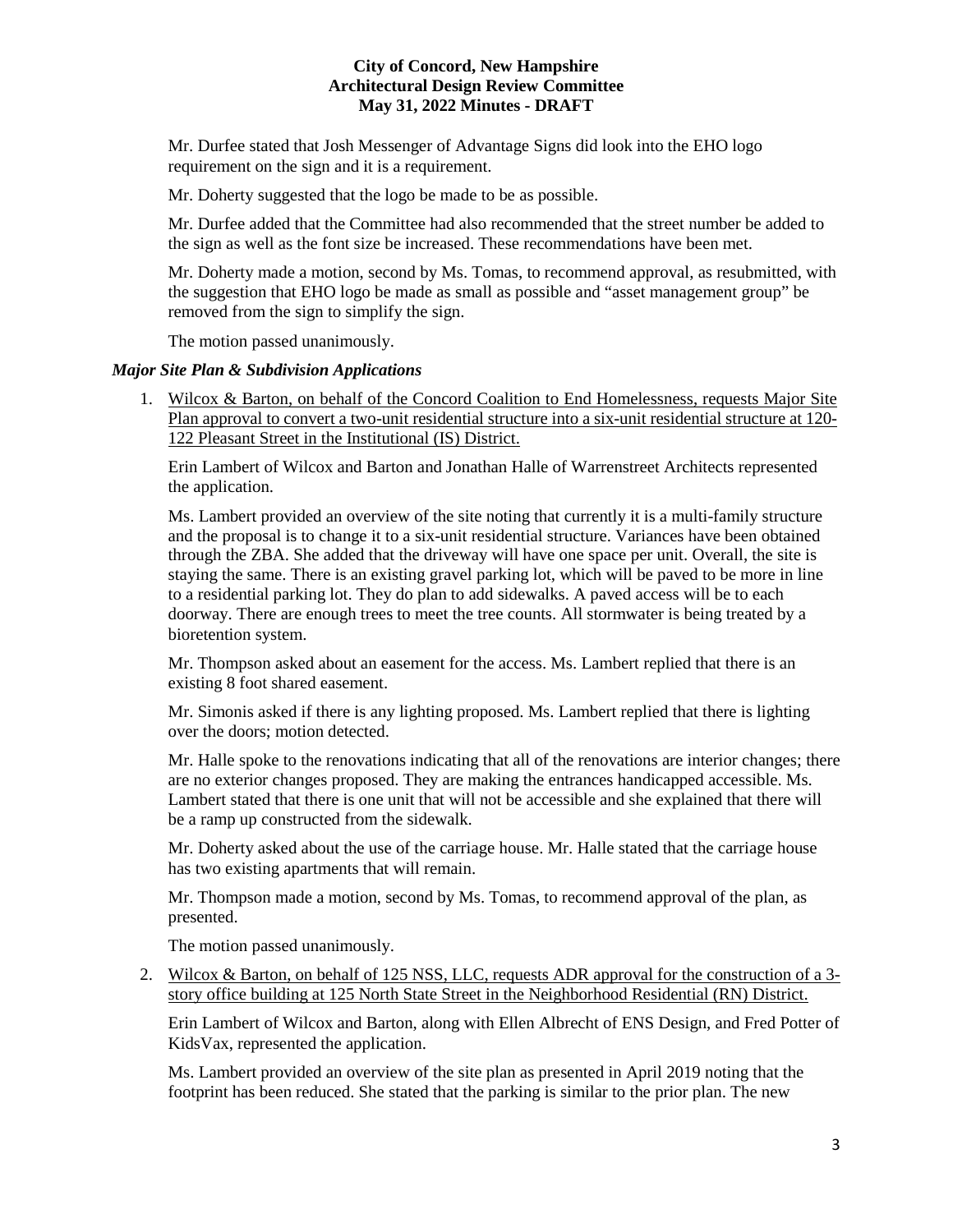proposal lifts up the main lobby and a patio has been added. A revised landscaping plan is currently being done; change will be to add shrubs to the new patio area.

Ms. Albrecht gave an overview of the architectural plans noting the changes to the width and heights. She stated that depending on what elevator is used they may not need to go up to 43'. She also showed viewpoints from State Street and Franklin Street. She noted the walkway within the pocket neighborhood and added that there is a fence that will block views of the basement area from the neighbors; the fence was actually pulled back further. They plan to keep the same windows and siding and have worked hard to keep the historic portion more prominent. They do plan to maintain the flat roof and short parapet. Also noted was the extension of hand railings from the deck to the garage and these will all match the existing building. The same clapboards will be used. She noted that they will continue with white trim and white windows, a slate roof, gray shingles, mahogany railings, newel posts with black balusters. She also provided an explanation of the uses for the three floors.

Ms. Tomas asked about screening for the mechanical units. Ms. Albrecht replied that there some there now and some will be near the garage. Ms. Lambert added that the ones near the garage can be screened.

Mr. Doherty stated that the design is still large; however, the smaller design and layout works well and is more complimentary to the existing building. He added that he appreciates the matching materials as well. Ms. Albrecht added that these revisions were based on the recommendations of the Committee.

Ms. Tomas stated that the design is not so overwhelming and is not degrading. She is happy with the changes especially that the entrances are all accessible.

Mr. Simonis asked about the lighting. Ms. Lambert stated that the lighting is already and is conforms. The only new lighting would be over the garage.

Ms. Tomas made a motion, second by Mr. Thompson, to recommend approval of the plans, as submitted.

The motion passed unanimously.

3. Nobis Group, on behalf of CATCH Housing, requests ADR approval for the construction of a 3 story, 48-unit multi-family building and associated site improvements at 303 Sheep Davis Road in the Gateway Performance (GWP) District.

Morgan Dunson of Nobis Group represented the application along with David Johnson of Burnell Johnson Architects.

Ms. Dunson gave an overview of the project and site. She explained that the project proposed is for a 3-story, multi-family building with 48 units. The current site is a shared driveway. There is an existing brook along the property line. There are 96 parking spaces proposed with five ADA. A closed drainage system is proposed with catch basins in the parking lot. The units will be a mix of market rate and workforce housing.

The landscaping plan was reviewed. Mr. Thompson suggested that the trees be salt tolerant.

Ms. Tomas asked about the dumpster. Ms. Dunson stated that there is a sidewalk to the dumpster, not shown on the plan. She noted that the dumpster will be enclosed.

The lighting plan was reviewed. Ms. Dunson noted that lighting is proposed along the perimeter and the center of the landscape islands. Mr. Simonis noted that some lighting seems to be in the trees. He also suggested that there be more lighting around the dumpster area.